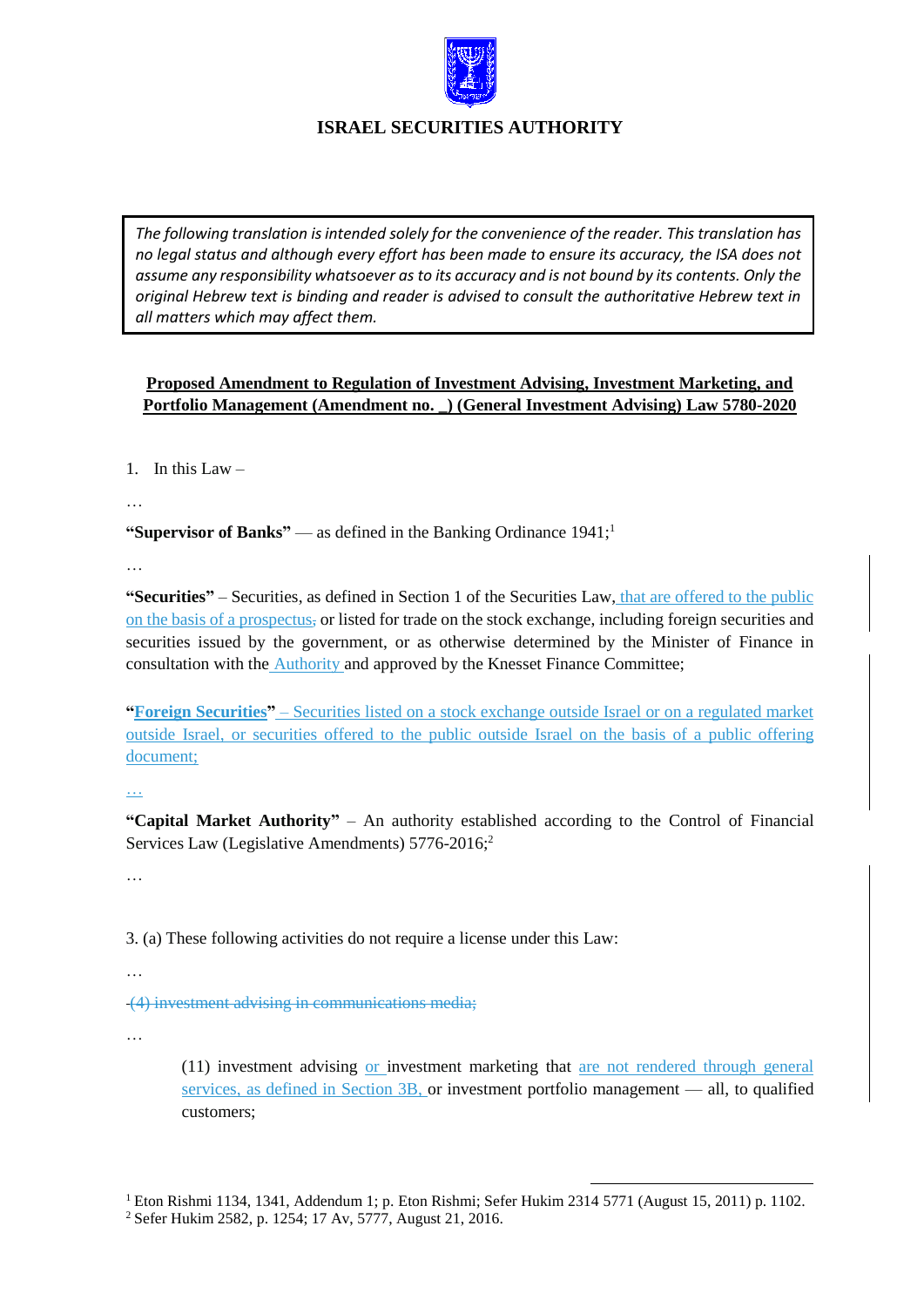

…

(a2) Notwithstanding the provisions of paragraph (11) in subsection (a), a person engaged in investment advising, investment marketing, or investment portfolio management as stated in that paragraph, without holding a license under this Law —

(1) will be subject to the provisions of Chapter C, excluding sections 12, 13, 14, and 16, and 18, as if they were licensed; and with respect to a person engaged in portfolio management — the provisions of Chapter D excluding section 24 also apply; the Minister of Finance may, in consultation with the Authority and with approval by the Knesset Finance Committee, prescribe The Authority may define prescribe exemptions from additional directives concerning said services, that are provided for all qualified clients or for certain categories thereof;

…

(b) Notwithstanding the provisions of subsection (a), investment advising in communications media – whether by a licensee or by whoever does not hold a license – shall include a notice by the person who provides the advising whether he has or does not have a personal interest in the subject, as well as notice that the advice given is not a substitute for advising that takes the specific particulars and requirements of every person into account.

(c) The provisions of sections 12, 13, 14, 16,  $\frac{18}{3}$ , 24, and 25, as relevant, will not apply to investment advising, investment marketing, or investment portfolio management rendered by a licensee to a qualified customer; The Minister of Finance may, in consultation with the Authority and with approval by the Knesset Finance Committee, The Authority may prescribe exemptions from additional provisions in respect of some or all of the said services that are provided to all qualified clients or to categories thereof, and may stipulate conditions for said exemptions.

3A. No person shall offer services unless the service is rendered by a holder of an appropriate license under this Law, or by a person permitted to render such services even without a license, pursuant to paragraphs 3, 3B, 9 or Chapter B1; In this subsection, **"offer of services"** — either directly or indirectly, including by publications, circulars, opinions, and by mail, by fax, telephone, or in any other manner.

3B. (a) the provisions of this Law will not apply to any person or entity engaged in general investment advising, provided that all of the following obtain:

(1) The advice provider is not a supervised entity. For this purpose, "supervised entity" is a member of a stock exchange or an entity supervised by any other the following: the Authority, the Capital Market Authority, or the Supervisor of Banks; and any corporation that is controlled by one of them, a corporation that controls any of them, or a corporation that is controlled by a corporation that controls any one of them, and whoever is employed by any of these;

(2) The advice provider has no personal interest or preference with respect to the transaction or the security or the financial asset concerning which general advising is rendered, and; (3) The advice provider receives no consideration for the general investment advice.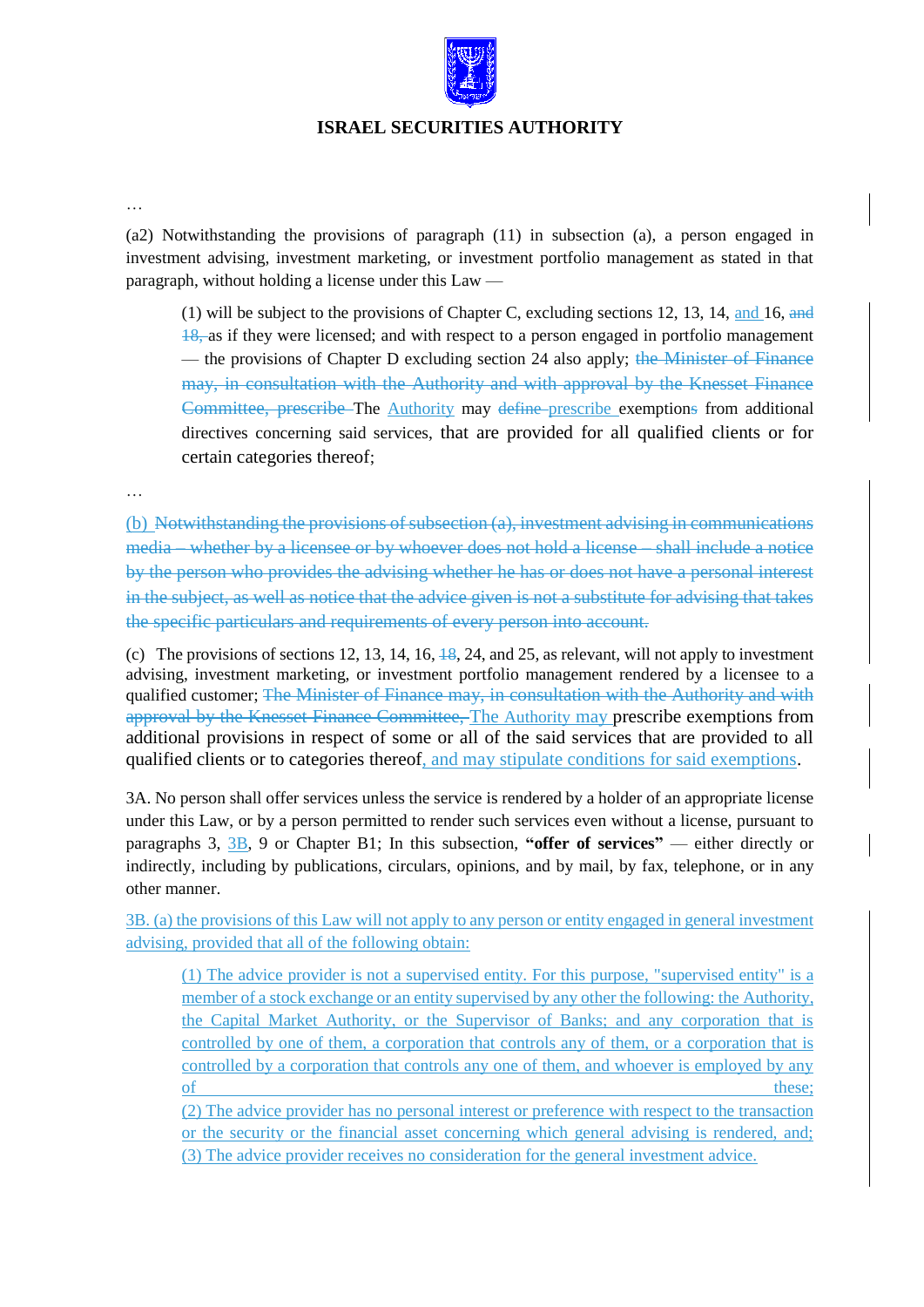

(b) The general investment adviser will include a notice that the service constitutes general investment advising, and that such advice does not constitute a substitute for investment advising that takes into account an individual's specific needs and information; and will include any other details as determined by the Authority for all or specific classes of advising.

(c) Notwithstanding the provisions of subsection (a), the provisions of subsection (b) and sections 11 and 20, mutatis mutandis, will apply to general investment advisers, described in said subsection, who do not hold a license under this Law.

(d) The Authority may exempt any person or entity engaged in general investment advising or general investment marketing or a class of said services, either in entirety or in part, if the Authority believes that granting said exemption does not harm the interests of the investing public, and the Authority may stipulate conditions for said exemption;

(e) In this section "general investment advising" – is investment advising rendered uniformly to more than one individual, and is not based, nor is it presumed to based, on the circumstances and information of a specific individual; "general investment marketing" – rendering general investment advising where said service provider has a linkage to a financial asset.

…

8.

…

(d) Regulations concerning subparagraphs (a)(4) and (5) and (b(4) and (5) will be enacted by the Minister of Finance, for all or classes of applicants, after consulting with the ISA, and with the approval of the Knesset Finance Committee.

…

13

(f) The Minister of Finance may, in consultation with the Authority and with approval by the Knesset Finance Committee, prescribe provisions on how an agreement between licensee and client is to be drawn up, the form of the agreement and how it is to be delivered to the client, and also on additional subjects to be included in the said agreement, either generally or for categories of agreements, and he may prescribe categories of agreements in which any of the items in subsections (b) and (c) do not have to be included.

…

14.

(a) Investment advisers or investment marketers shall make fair disclosure to the client of all substantive aspects of their advising or marketing and of proposed transactions.

(b) Without derogating from the generality of the provisions of subsection (a), the Minister of Finance may, in consultation with the Authority, prescribe matters that shall be deemed substantive for advising, marketing or transactions, as well as rules on the nature of fair disclosure.

(c) The service provider or any party acting on their behalf shall not include misleading information in their services rendered, in their publications, or in any other information that they convey.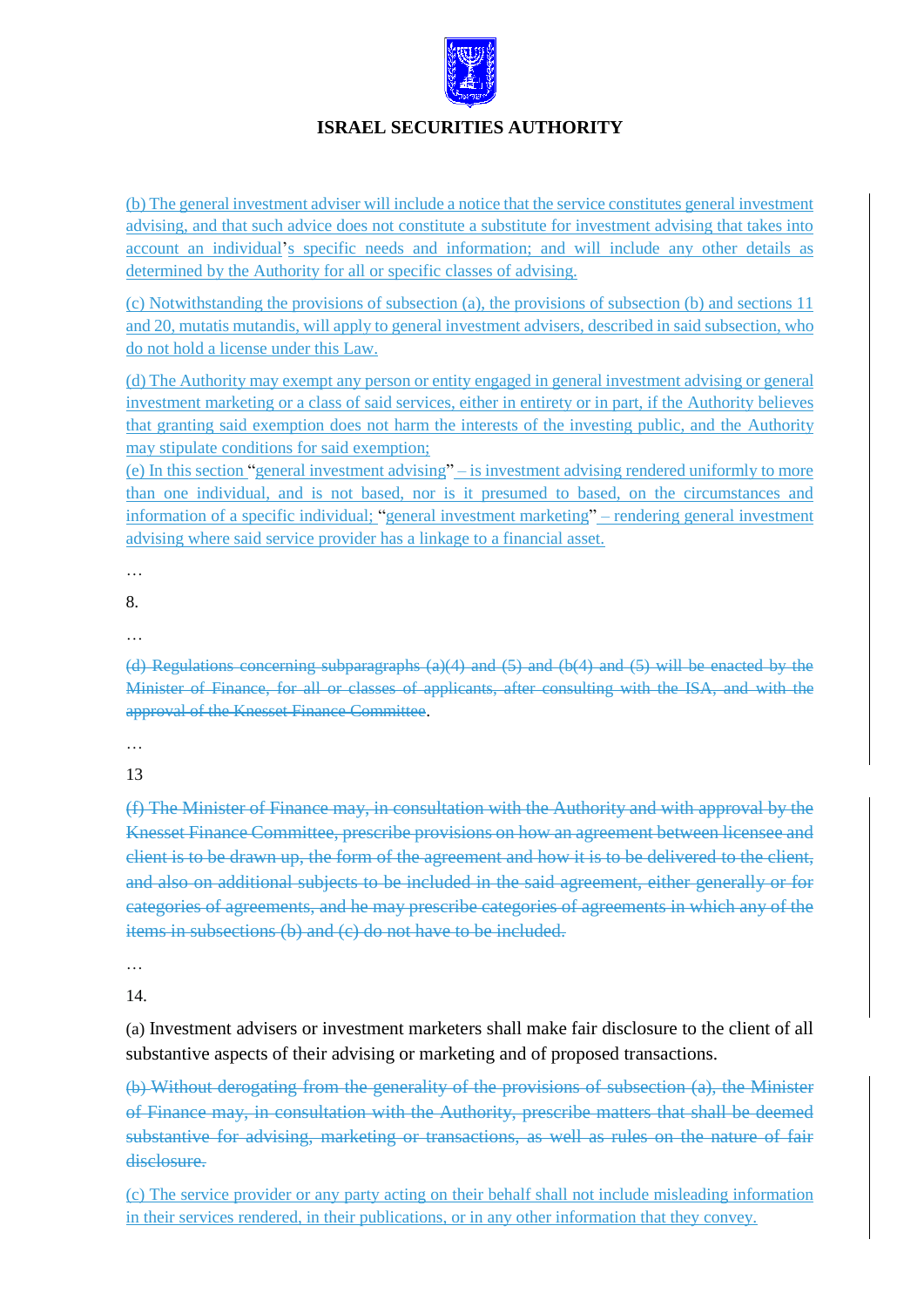

### 15.

(a) When a licensee learns of a conflict of interest between himself or the licensed body corporate of which he is an employee or partner and a client – whether in the course of serving that client in general or in respect of a certain transaction – the licensee must inform the client, in writing or by a telephone call of which the licensee shall make a written record, that the conflict of interests exists and he must abstain from performing any act that involves a conflict of interests, except if the client gave his advance agreement for that transaction in writing or by a telephone call in connection with that transaction of which the licensee shall make a written record; the Minister of Finance may, in consultation with the Authority and with approval by the Knesset Finance Committee, prescribe the particulars that shall be included in the written records said in this section and how they are to be drawn up, kept and communicated to the client.

(b) Without derogating from the generality of the provisions of subsection (a), the Minister of Finance may, in consultation with the Authority may, prescribe a list of circumstances that shall be deemed conflicts of interest. Said list will be published on the ISA website and will come into effect 30 days from their publication; A notice of publication of the list and any changes therein, and their date of application, will be published in Reshumot [Official Gazette].

…

### 16A.

(a) Without derogating from the generality of the provisions of section 14, the following provisions also shall apply to an investment marketer, to a portfolio manager that is a body corporate affiliated to an institutional body and to a marketer and portfolio manager who engages in the marketing of investments:

(1) in every place where he conducts his business and in all other places prescribed by the Authority Chairman each of them shall inform his clients – by a prominent and clear sign or in any other manner as prescribed by the Authority Chairman – of the fact that he engages in investment marketing and not in investment advising or the fact that it is a body corporate affiliated to an institutional body or to a marketer, as the case may be, and of the institutional bodies to whose financial assets he has a connection;

(2) each of them shall disclose to clients in a language understood by them the facts stated in paragraph (1), both orally and in a written document delivered to the client before a contractual tie is established with him, and they shall also publish on their Internet site what is provided in paragraph (1), their connection to financial assets and its nature, and the fact that they prefer those financial assets; the Minister of Finance may, in consultation with the Authority and with approval by the Knesset Finance Committee, prescribe rules on the details to be presented in the document and on the Internet site under this paragraph about the connection that constitutes a benefit said in paragraph (2) of the definition of "connection", including the type of benefit, its extent and how it is calculated.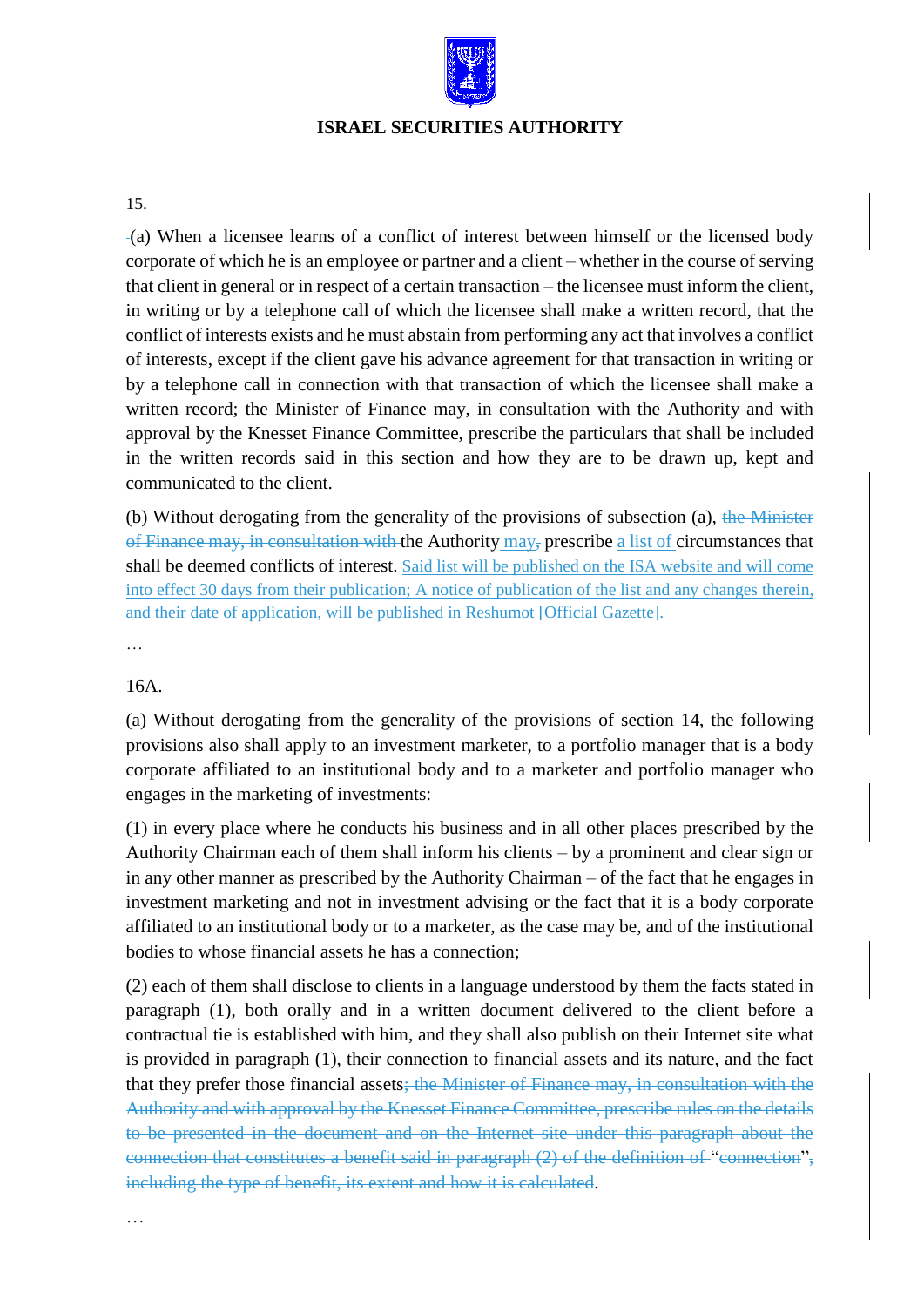

(d) Whoever markets investments in communications media shall include a notice whether he does or does not have a personal interest in the matter, and also a notice that investment marketing does not take the place of marketing that takes the special facts and needs of each person into consideration.

…

17.

(a) A licensee – or another person on his behalf or for him – must not accept any direct or indirect benefit in connection with investment advising, investment marketing, the performance of a transaction or abstention from its performance, except for the remuneration and repayment of expenses by the client, as prescribed in the agreement under section 13(b)(3)

(b) The provisions of subsection (a) will not apply to these:

…

6(a) the acceptance of a benefit for making an analysis, in special instances and under special conditions that the Authority shall determine, on condition that a statement that the benefit was accepted for it Is attached to the analysis; said determinations shall be made in a manner that assures acceptance of the benefit in a manner that reduces the apprehension that its acceptance influenced the analysis and the Authority may also – inter alia – weigh these instances and circumstances:

(1) the analysis concerns securities or financial assets, in respect of which a decision to invest in them requires special expertise;

(2) the analysis concerns a field in which it may contribute to the development of trading on the Exchange

(b) In this paragraph, "analysis" – a document that includes an analysis of securities or financial assets and that provides reasoned information or a target price, on which a decision on the profitability of investing, holding, buying or selling the said securities or financial assets may be based.

…

18. (a) If a transaction involves special risks, the investment adviser or the investment marketer, as the case may be, shall inform the client of the nature of the risk.

(b) Portfolio managers shall not perform for clients transactions that involve special risks without the clients' advance written consent to that transaction or to transactions that involve that type of risk.

(c) Without derogating from the generality of the provisions of subsections (a) and (b), the transactions specified below shall be deemed transactions that involve special risks: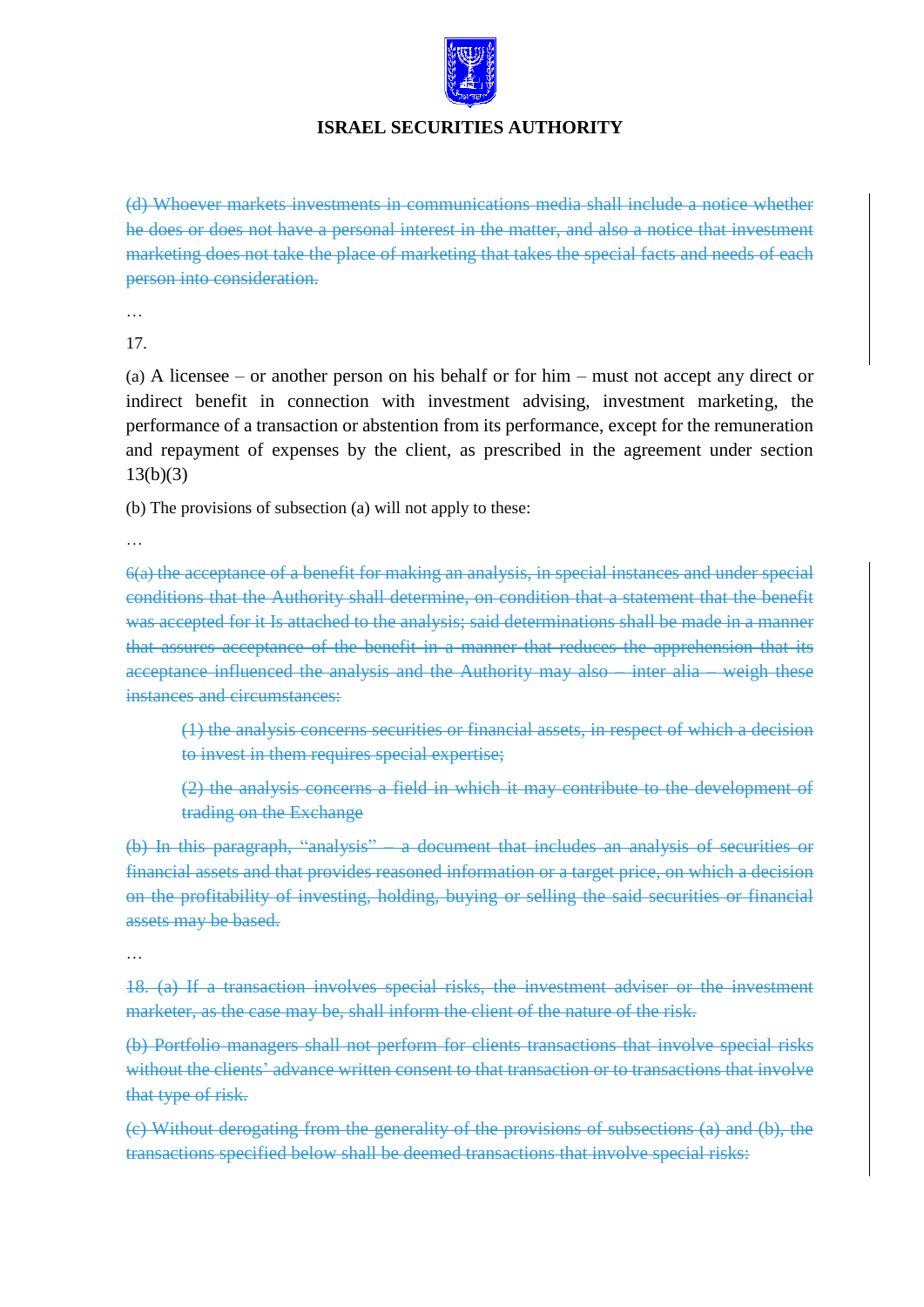

(1) transactions with a security, the prospectus of which stated that investing in it involves a special risk, as long as two years have not passed since the date of the prospectus, except when the risk that was stated as aforesaid no longer exists;

(2) transactions that involve a short sale, within its meaning in section 63 of the Joint Investment Trusts Law, and lending securities for the performance of said transactions;

(3) transactions with futures, options or structured products;

(4) any other transaction that the Minister of Finance designated for this purpose in consultation with the Authority and with approval by the Knesset Finance Committee.

…

20D.

…

(b) A company that holds a portfolio management license shall not engage in any additional activity that is not listed in section 18(b)(1). Notwithstanding this provision, the Authority Chairperson may permit said company to engage in an additional activity in such cases and on such terms as it determines. The Authority Chairperson shall not change or revoke any such permit so granted without granting the company in question an opportunity to present its arguments.

…

24D. The Minister of Finance may prescribe qualifications for Directors and for members of Board of Directors committees that the Board of Directors of a large portfolio management company shall appoint under this Chapter, provisions to assure the effectiveness and orderly functioning of the internal audit system and of the internal enforcement program, including provisions on the obligation to appoint officers to be in charge of the said system and program and their qualifications, as well as provisions to assure the management of an effective risk control system.

…

25

…

(e) The Minister of Finance may, in consultation with the Authority and with approval by the Knesset Finance Committee, designate the particulars that must be included in the records said in this section, and also how they are to be drawn up, kept and given to the client.

26.

(a) A portfolio manager will, at least once every three months, submit to the customers a report including details as the Authority orders in directives under Section 28(b). a detailed reports on the composition of their investment portfolios, their monetary accounts and their direct and indirect debits for fees and expenses, including payments to whoever controls the portfolio manager or is controlled by him or to the company controlled by a said person, and he shall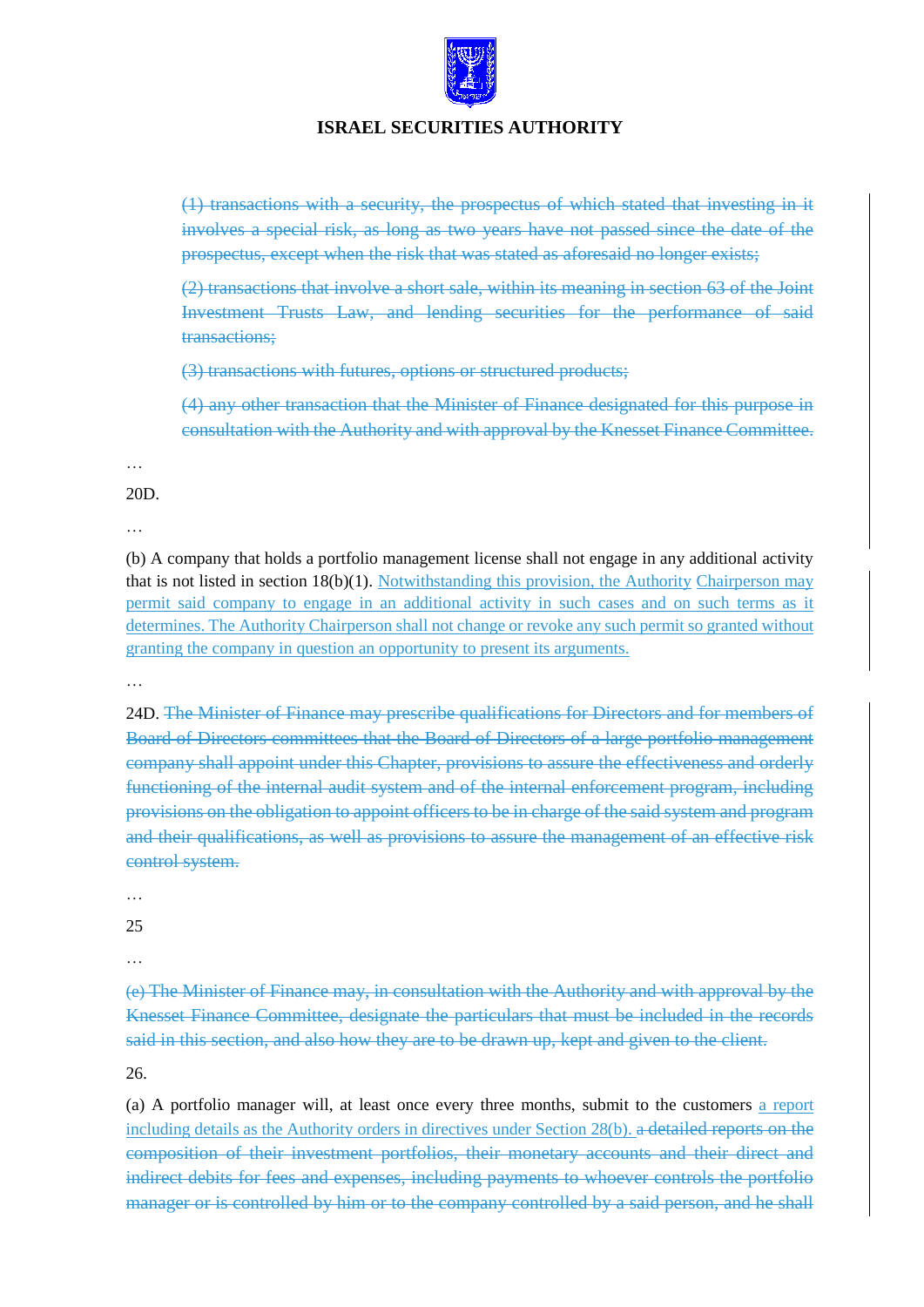

attach thereto details of the transactions performed for the client during the period since the previous report, with emphasis on transactions that involved special risks and credit transactions, if any.

…

(d) There shall be no misleading particulars in reports under this section.

- 27.
- …

(g) There shall be no misleading particulars in reports under this section.

…

27A.

(a) All requests by an authorized corporation to revoke or suspend its license, under section 10(b), and all reports, notices, information, or other documents that an authorized corporation is required to submit to the Authority or to the Exchange according to section 27 or according to directives issued by the Authority under Section 28(b), will be filed according to Chapter G1 of the Securities Law.

…

27C. The Minister of Finance may, in consultation with the Authority and with approval by the Knesset Finance Committee, prescribe provisions on these matters:

(1) reports in addition to those enumerated in this Law that licensees and banking corporations must submit to the Authority or to clients, the particulars to be included in them, the dates when they are to be drawn up and submitted, and their format; he also may prescribe an obligation to make said reports public and how they are to be publicized;

(2) the particulars to be included in reports that licensees, banking corporations or Fund Managers must submit under this Law, the dates when they are to be drawn up and submitted and format;

(3) exemptions for licensees, banking corporations, Fund Managers or for categories thereof from the obligation to report under this Law.

27D. whoever submits a license application, report, document to the Authority, or report or notice to a customer shall not include any misleading statement therein.

…

39.

…

(b) A person who performed one of the following is subject to one year imprisonment or a fine in an amount that is five times the amount of the fine determined in section  $61(a)(2)$  in the Penal Law, and if a corporation — a fine that is twice that amount: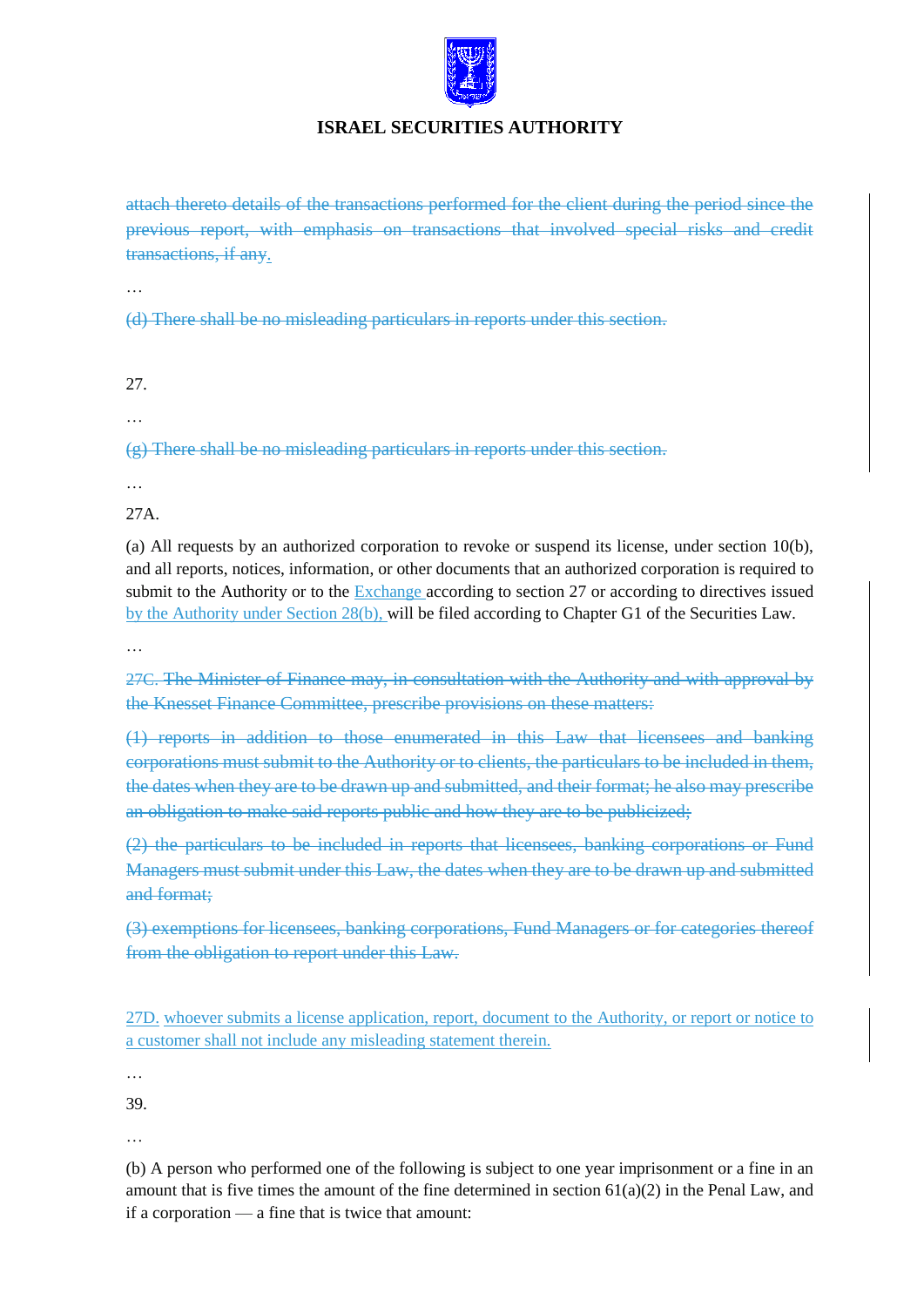

(1) held or purchased securities for himself, in violation of section 4(a).

…

(2a) he gave false or misleading information in an application for a license under section 5 or in a report to the Authority under section 27-caused the inclusion of a misstatement in services rendered, in publications thereof, license applications, reports, documents addressed to the ISA, or notice to a customer, in violation of the provisions of sections 14(c) or 27D;

…

(14) failed to comply with the demand of the Authority Chairperson or an authorized Authority employee to furnish information or documents, in violation of section 29(b) or section 56A1 of the Securities Law, as applied in section 29(c);

…

## **Transition Provisions**

- (a) Regulations, rules, and directives enacted by the Minister of Finance before the Law comes into effect, under the powers vested in them, under sections 8(d), 25(e), and 27C of the Law in respect of matters on which the power to issue directives was transferred to the Authority by law, and were in force on the eve of the publication of this Law in Reshumot [Official Gazette], will remain in force as long as they are not revoked or replaced at the order of the Authority under its powers under the said sections, as transferred to the Authority by this Law.
- (b) If the Authority issues directives that revoke or replace regulations, rules, and directives determined by said Minister in subsection (a), the Authority will list in those directives a list of the revoked or replaced regulations.
- (c) Notwithstanding the provisions of section 3B(d), any individual that engaged in general investment advising or general investment marketing without a license under section 3 may continue to do so even without a license if they submitted an application for exemption within 45 days from the date this Law came into force and received confirmation from the Authority that that said application was received, as long as the Authority did not issue a decision on the application for exemption or if the Authority issued an exemption for that class of services.
- (d) The rules of Regulation of Engagement in Investment Advising, Investment Marketing, and Investment Portfolio Management (Receipt of Benefits for Analyst Reports) 5780-2020 will remain in force as long as they were not revoked or replaced at the Authority's orders under its powers according to section 3B(d) of the Law.

## **Schedule One "A"**

### **(Section 24A)**

"**Large portfolio management company**" – a company that is the holder of a portfolio management license and for which at least one of these conditions held true on December 31:

(1) it and other companies that are holders of portfolio management licenses and that belong to the same group had jointly more than fifty clients and the total value of their assets was in excess of NS 5,000 million;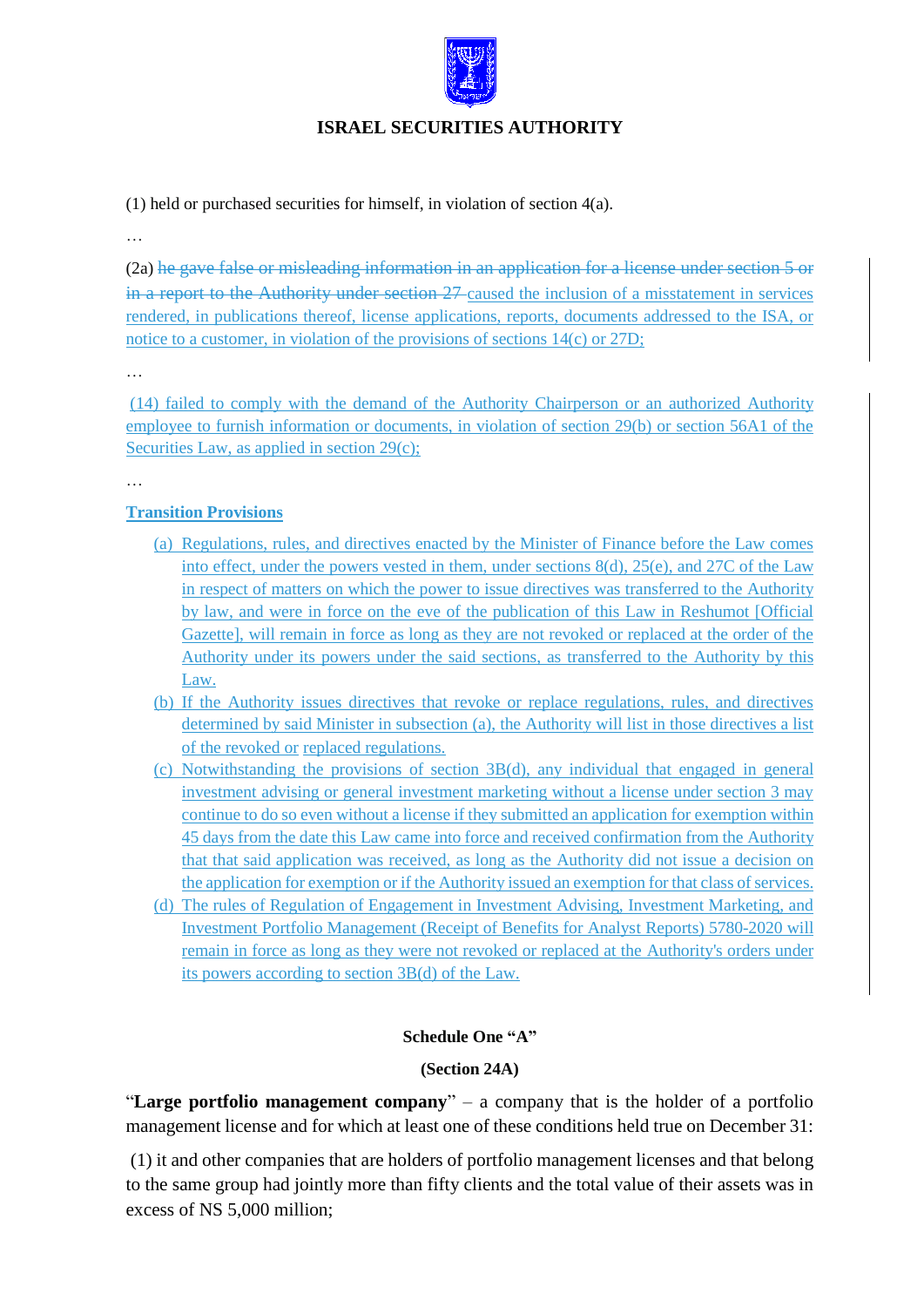

(2) it and other companies that are holders of a portfolio management licenses and that belong to the same group had jointly more than a thousand clients; For this purpose, all clients whose total managed assets do not exceed NIS 150,000 shall be deemed a single client.

A company shall continue to be deemed a large portfolio management company even if the said conditions ceased to apply, until three years from the day on which it no longer meets any of those conditions;

**"group"** – a group of bodies corporate that maintain ties of control between them, including subsidiaries and affiliates as defined in the Securities Law, and a company controlled by a company that controls each of them;

**"total value of assets"** – the value of the securities and financial assets managed by a portfolio management company.

#### **Schedule Two**

#### **(Section 38A)**

### **Part A**

(1) A licensee, who counseled on investments in communications media without enclosing a notice whether he does or does not have a personal interest in the subject, or a notice that giving advice does not take the place of advising that takes each person's special data and needs into account, in violation of the provisions of section 3(b), except if the licensee gave the said notices to the communications medium and received its written undertaking to include the said notices in the publication A general investment adviser who did not include a notice that the service constitutes general investment advising, and that such advice does not constitute a substitute for investment advising that takes into account an individual's specific needs and information; or other details as determined by the Authority in this matter, in violation of section 3B(b);

(1b) Anyone who rendered general investment advising services or general investment marketing services as defined in section 3B, and violated a condition of an exemption granted under section 3B(d).

…

(10) he did not inform his clients at the place where he works by a clear and obvious sign or by other means prescribed by the Authority Chairman that he is employed in the marketing of securities and not in securities advising or that it is a body corporate linked to an institutional body or marketer, as the case may be, or of the institutional bodies to whose financial assets he is connected, in violation of the provisions of section  $16A(a)(1)$ , or he did not disclose to a client before he contracted with him in a language understood by him, orally or by a written document, or did not post on his Internet site that he is employed as aforesaid or that and how it is connected to financial assets or that he prefers those assets, in violation of the provisions of section  $16A(a)(2)$ , or he did not include a notice whether he does or does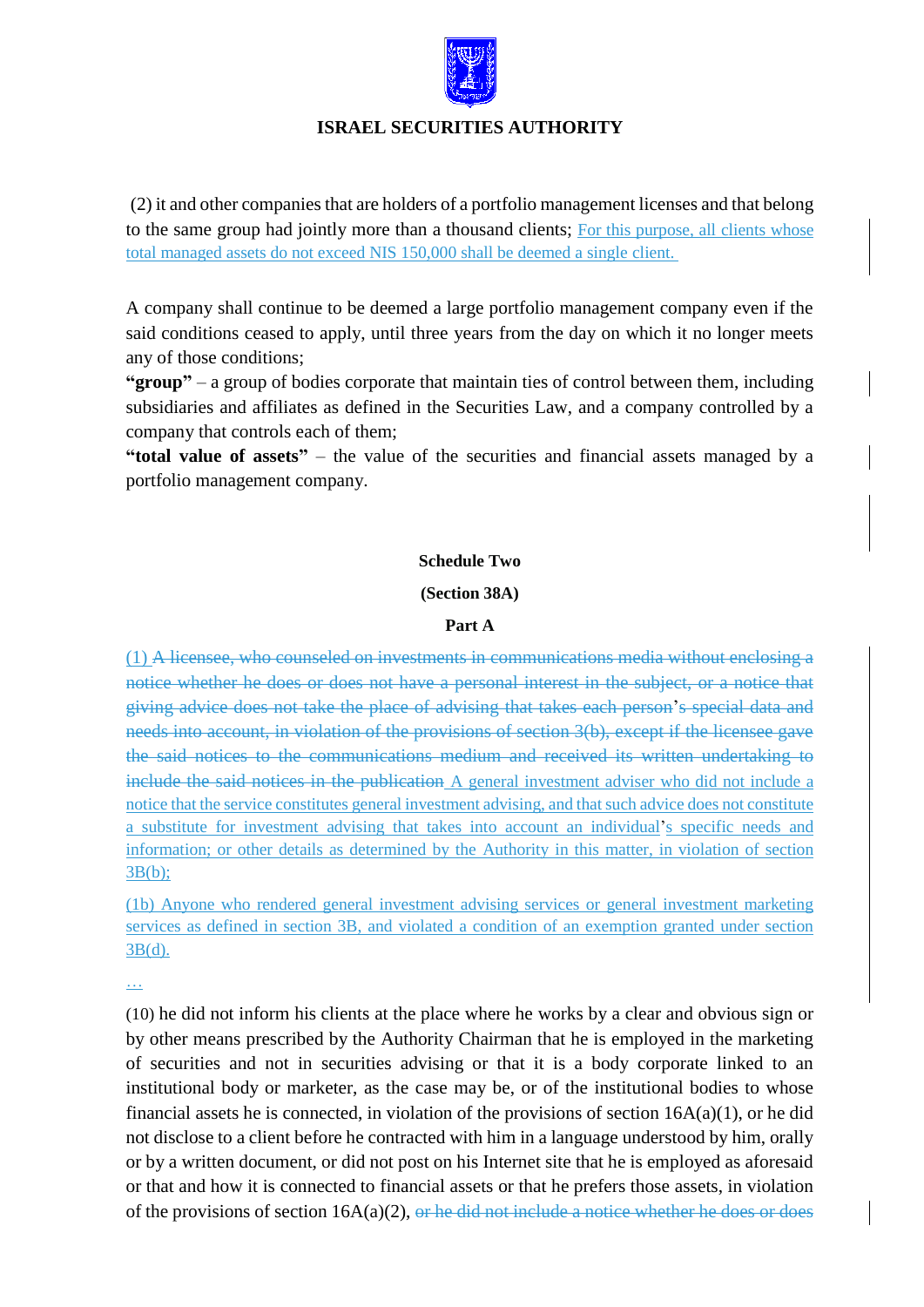

not have a personal interest in the subject, or he did not include a notice that the marketing of investments does not take the place of marketing that takes each persons special circumstances and needs into account, in violation of the provisions of section 16A(d);

(11) he did not inform a client of a special risk involved in any of the transactions specified in section 18(c), in violation of the provisions of section 18(a);

(12) he performed for a client one of the transactions specified in section 18(c), without the client having given his advance written consent to that transaction or to transactions that involve that risk, in violation of the provisions of section 18(b);

…

(23a). Violated the provisions of sections 24B(a) though (c) or (e) or 24B1 regarding the appointment or service of outside directors or restrictions on service on the board of directors; In the matter of service of at least two outside directors, said outside directors have not served for more than 90 days.

…

(23d). he violated provisions under section 24D about qualifications of Directors and committee members, about the internal audit system and the internal enforcement program;

…

(23j1). No audit committee served in a large portfolio management company, for more than 90 days, in violation of the provisions of section 24H(c);

…

(25) he did not give the client a report in violation of the provisions of section 26 or did not include a particular that he should have included in a report to a client or in a document, notice, or application to the Authority, pursuant to the directives determined by the Authority under section 28(b) 27C, provided that there was a special demand to state that particular according to this section;

## **Part B**

(1) He employed a person in his name in investment advising, investment marketing or portfolio management in violation of his undertaking under section  $7(b)(2) \frac{1}{2} (4)$  or (c)(1) or  $(2)$  or under section 8(b)(2) or  $(3)$ , as the case may be, or employed a person as an officer in violation of the commitment under section  $7(b)(4)$  or  $(c)(2)$  or under section  $8(b)(3)$ , as the case may be;

…

(1b). he made an offer to render services in violation of the provisions of section 3A;

…

(6) he did not submit a report to the Authority or did not give it a notice, explanation, specification, information or documents in the manner and at the time prescribed therefor, in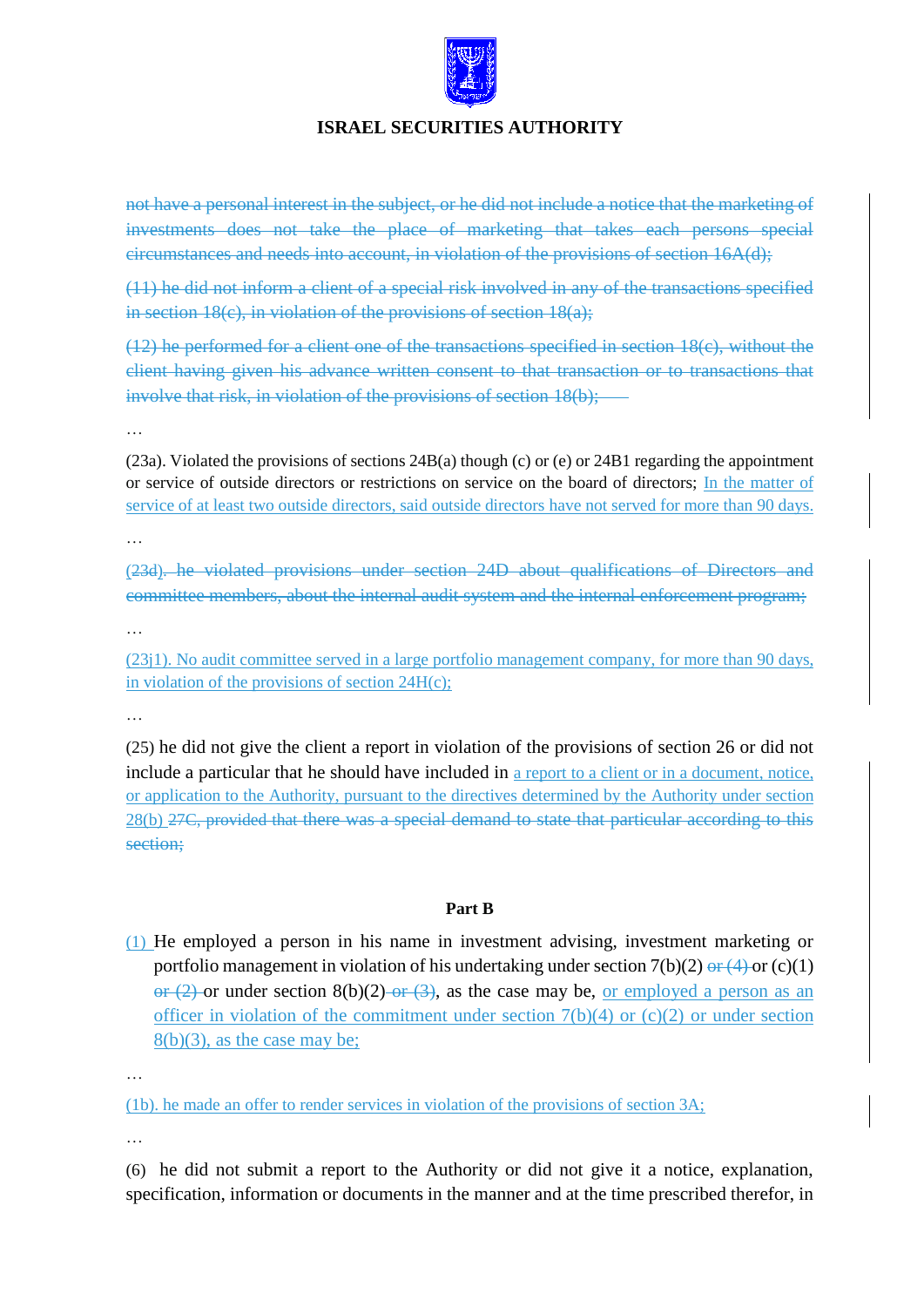

violation of the provisions of sections 10G, 27, 27A, 27C, 42, or in violation of provisions under sections 52AA, 52HHH, 54C(c) or 54F of the Securities Law, as made applicable in sections 38A, 38G and 40C, respectively, or in a report or notice or document to the Authority he did not include a particular he should have included or according to the provisions under sections  $27C(2)$  5 or 27 or under the directives issued by the Authority on this matter under section 28(b) on condition that there was a specific demand to include the item under that section;

# **Schedule Three**

### **(Section 38B(a))**

…

5. In respect of an individual holder of a license for portfolio management, investment advising and investment marketing

- (1) a violation of a provision listed in Part A of the Schedule Two NIS 10,000;
- (2) a violation of a provision listed in Part B of the Schedule Two NIS 15,000.

6. In the matter of a corporation that is not a license holder or a banking corporation —

(1) a violation of a provision listed in Part A of the Schedule Two — NIS 50,000;

(2) a violation of a provision listed in Part B of the Schedule Two — NIS 100,000.

## **Schedule Four**

## **(Section 38F)**

(7) whoever is not a licensee and provided investment advising in communications media without including a notice whether or not he has a personal interest in the subject or a notice that giving advice does not substitute for advising that takes each person's special data and needs into account, in violation of the provisions of section 3(b), except if he gave the said notices to the communications medium and received its written undertaking that the said notices would be included in the publication;

(8) he proposed to provide services in violation of the provisions of section 3A;

(8A) he included a misstatement in a license application, a report, notice, or document to the Authority in violation of the provisions of section 14(c) or 27D, and he should have known that this statement might have misled the Authority, a client, or a reasonable investor, as the case may be;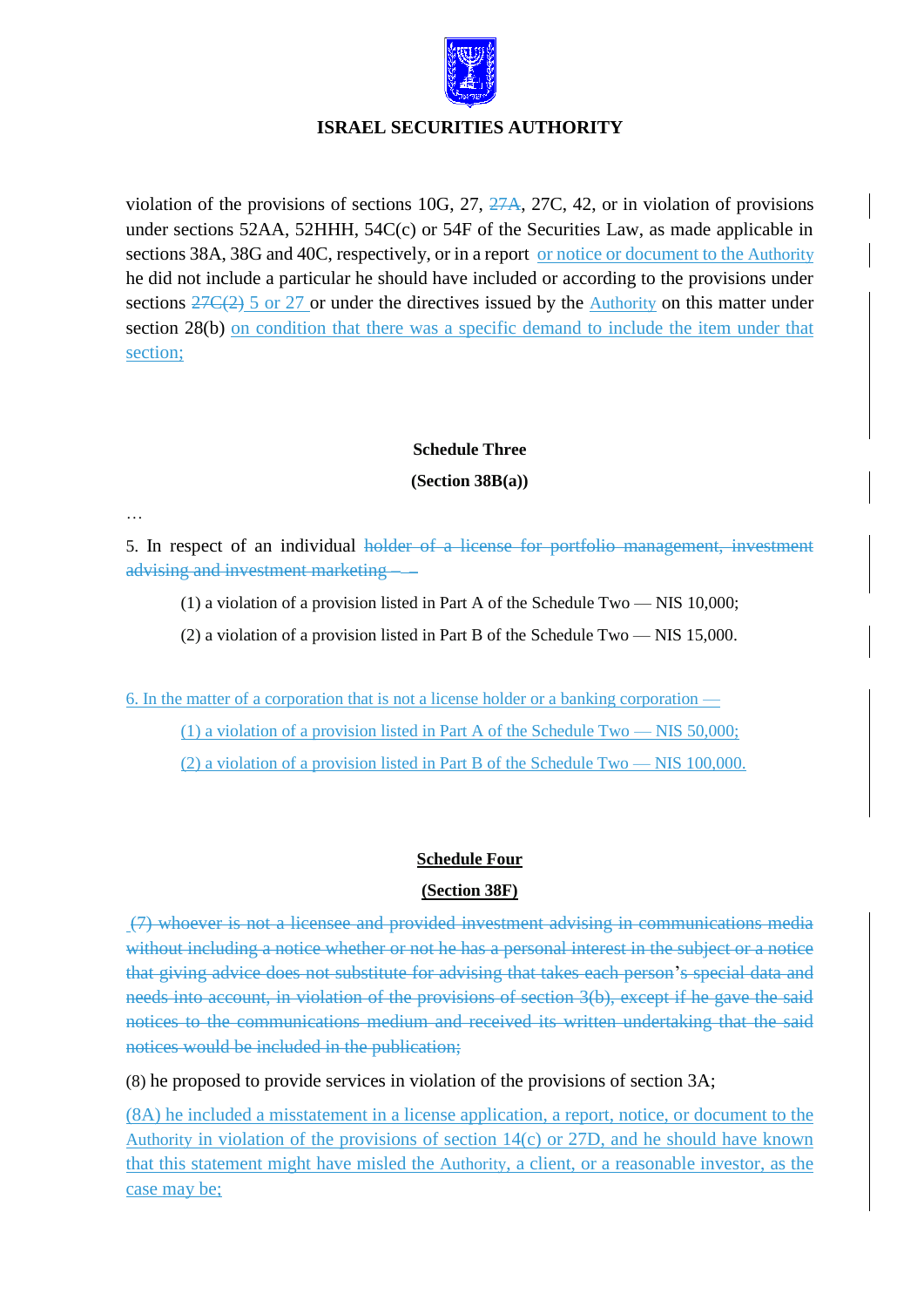

…

(20) he included a notice according to which he has no personal interest in a subject, while he did have a personal interest in the subject, in violation of the provisions of section 16A(d);

…

(23) he did not inform a client of a special risk involved in the performance of a transaction that is not one of the transactions specified in section 18(c), in violation of the provisions of section 18(a);

(24) he performed for a client a transaction that is not one of the transactions specified in section 18(c) and the performance of which involves a special risk, without the client having given his advance written approval of that transaction or of transactions that involve that type of risk, in violation of the provisions of section 18(b);

…

(27) he did not submit a report to the Authority or did not give it a notice, explanation, specification, information or documents in the manner and at the time prescribed therefor, in violation of the provisions of sections 27, 27A, 27C or section 42, or in violation of directives issued by the Authority on this matter under section 28(b), or in violation of the provisions of sections 52AA, 52HHH, 54C(c) or 54F of the Securities Law, as made applicable in sections 38A, 38G and 40C, respectively, and he should have known that that can mislead a reasonable investor;

(28) he included a misleading particular in a report in violation of the provisions of section 26(d) or section 27C and he should have known that that can mislead the client or a reasonable investor, as the case may be;

### **Proposed Indirect Amendment to the Securities Law 5728-1968**

1. In this Law  $-$ 

…

"Supervised entity" — each of the factors specified below, as well as controlling shareholders, Directors and senior officers of each of them:

…

(14) whoever engages in investment counseling, investment marketing or and investment portfolio management and is not required to have a license under sections 3 or 3B of the Advice Law;

…

56A1.

(a) In order to assure implementation of this Law, the Authority chairman or an Authority employee whom he gave written authorization may require from the Stock Exchange, from a Stock Exchange member, from a company that holds a platform license under section 44M or from a portfolio